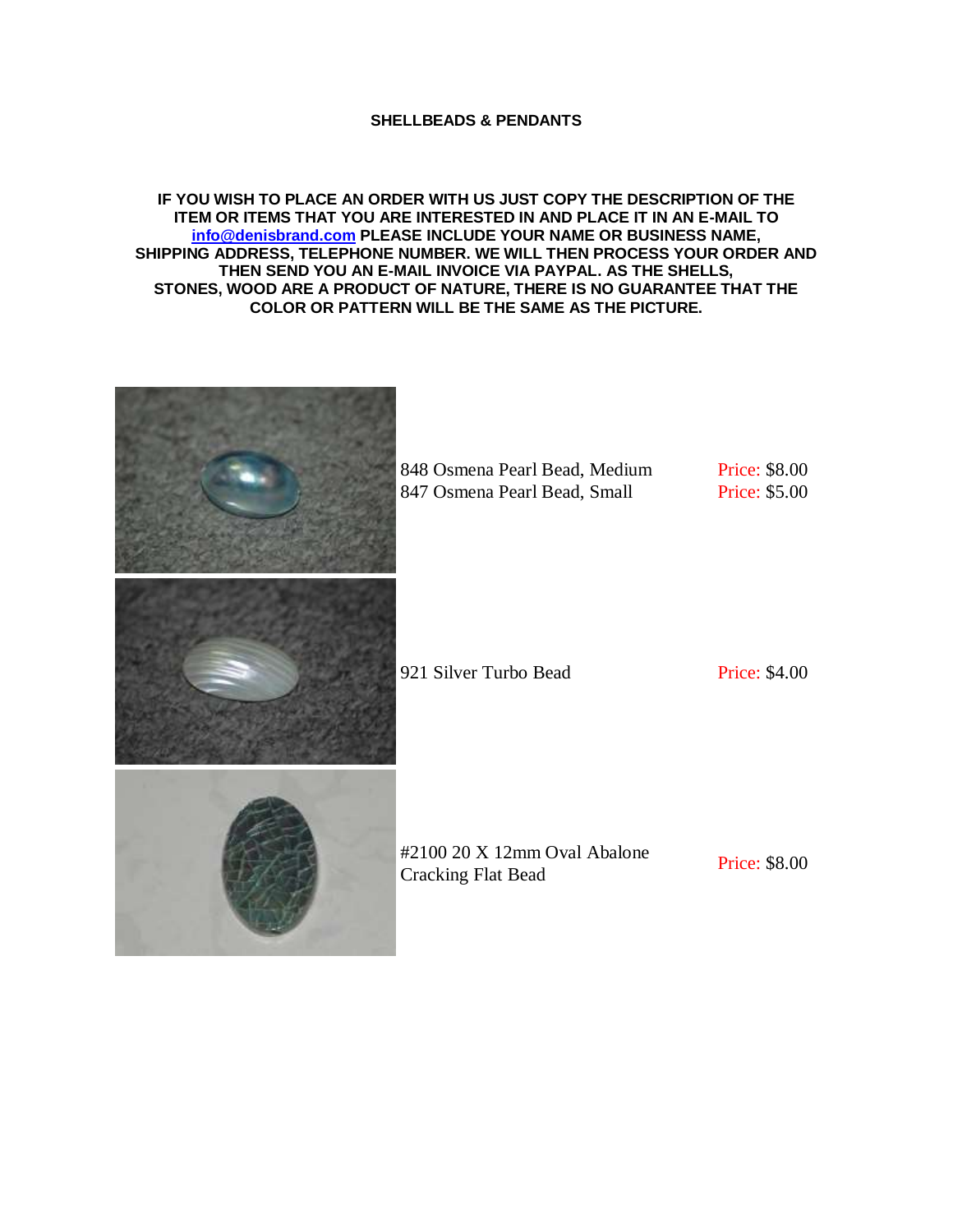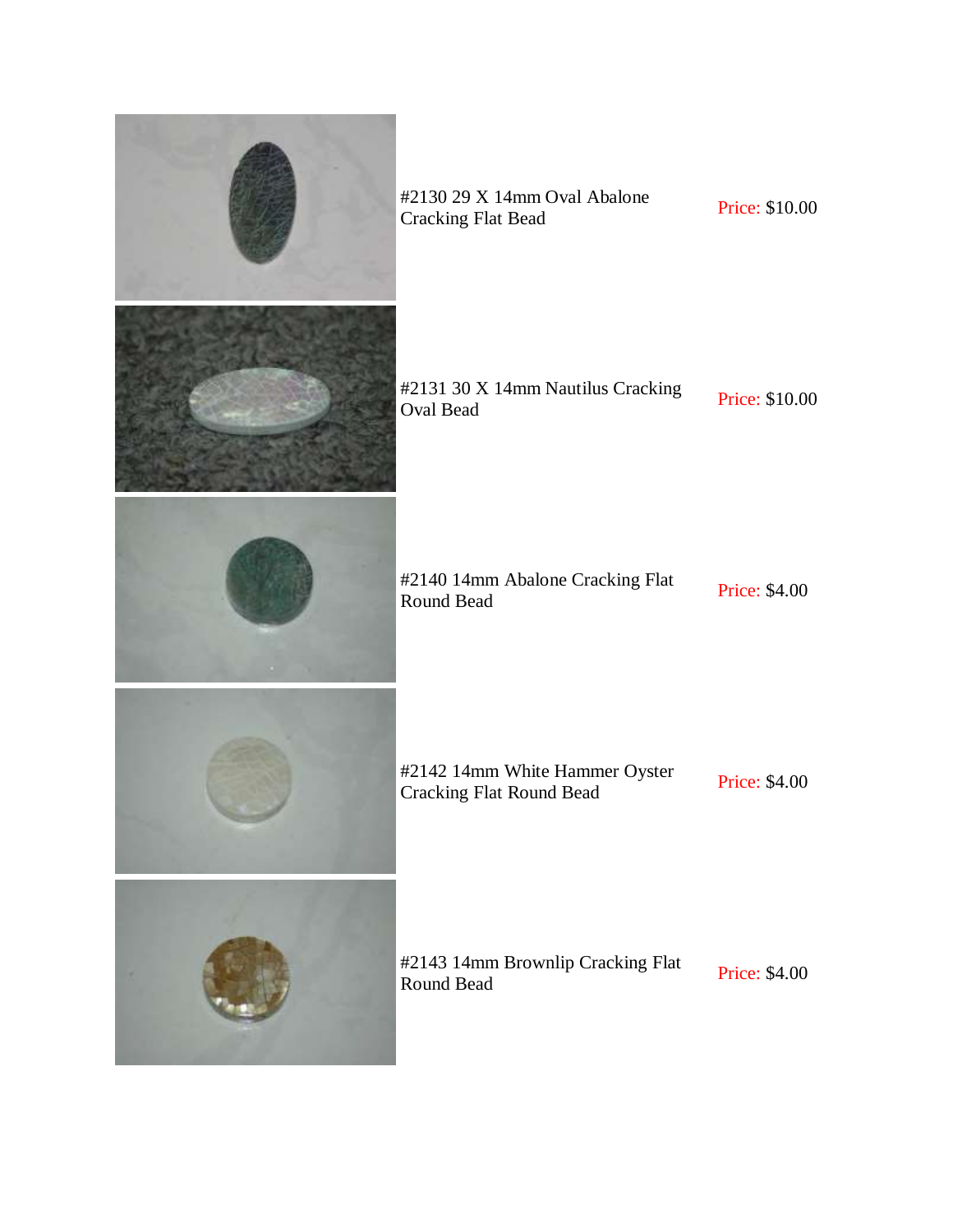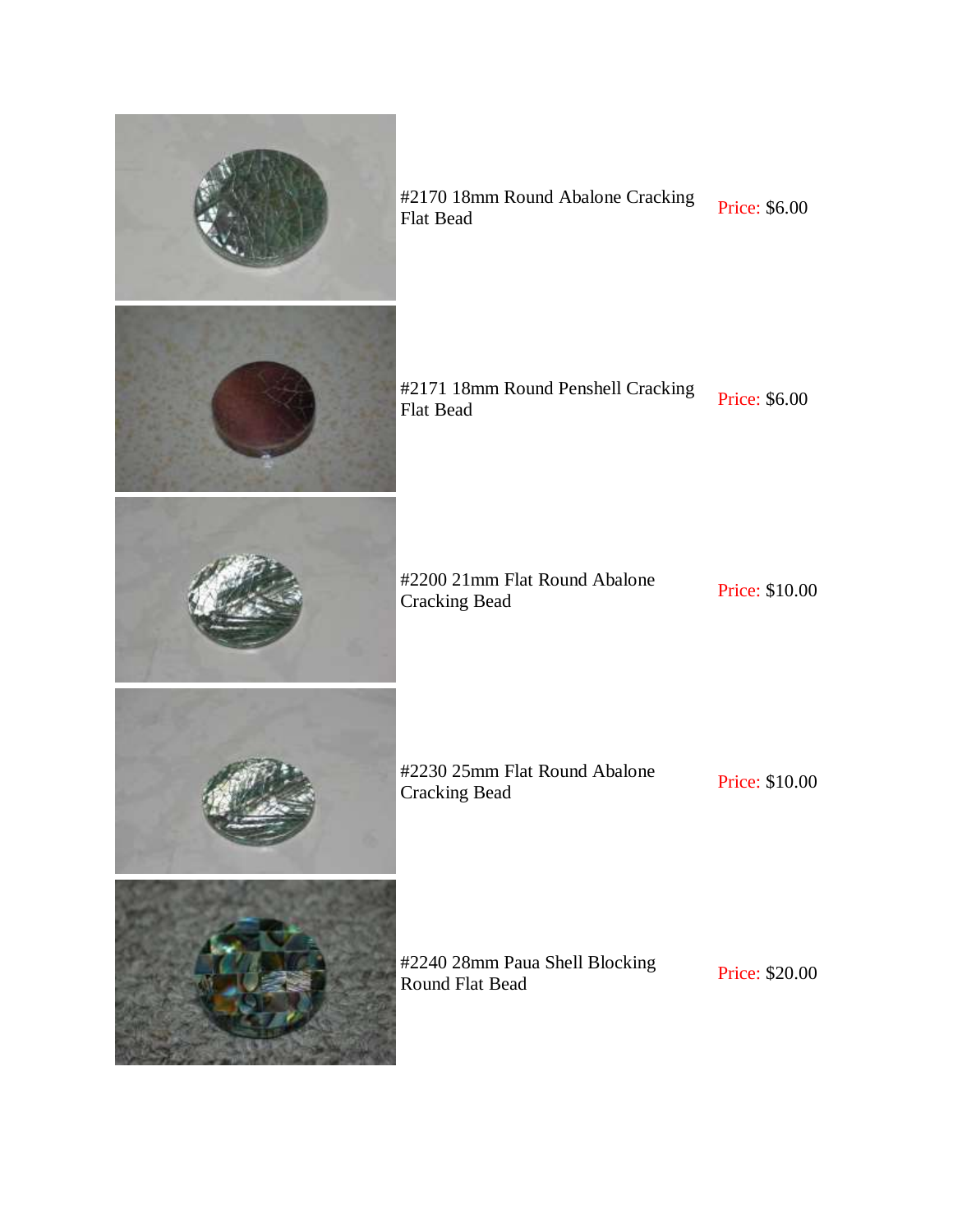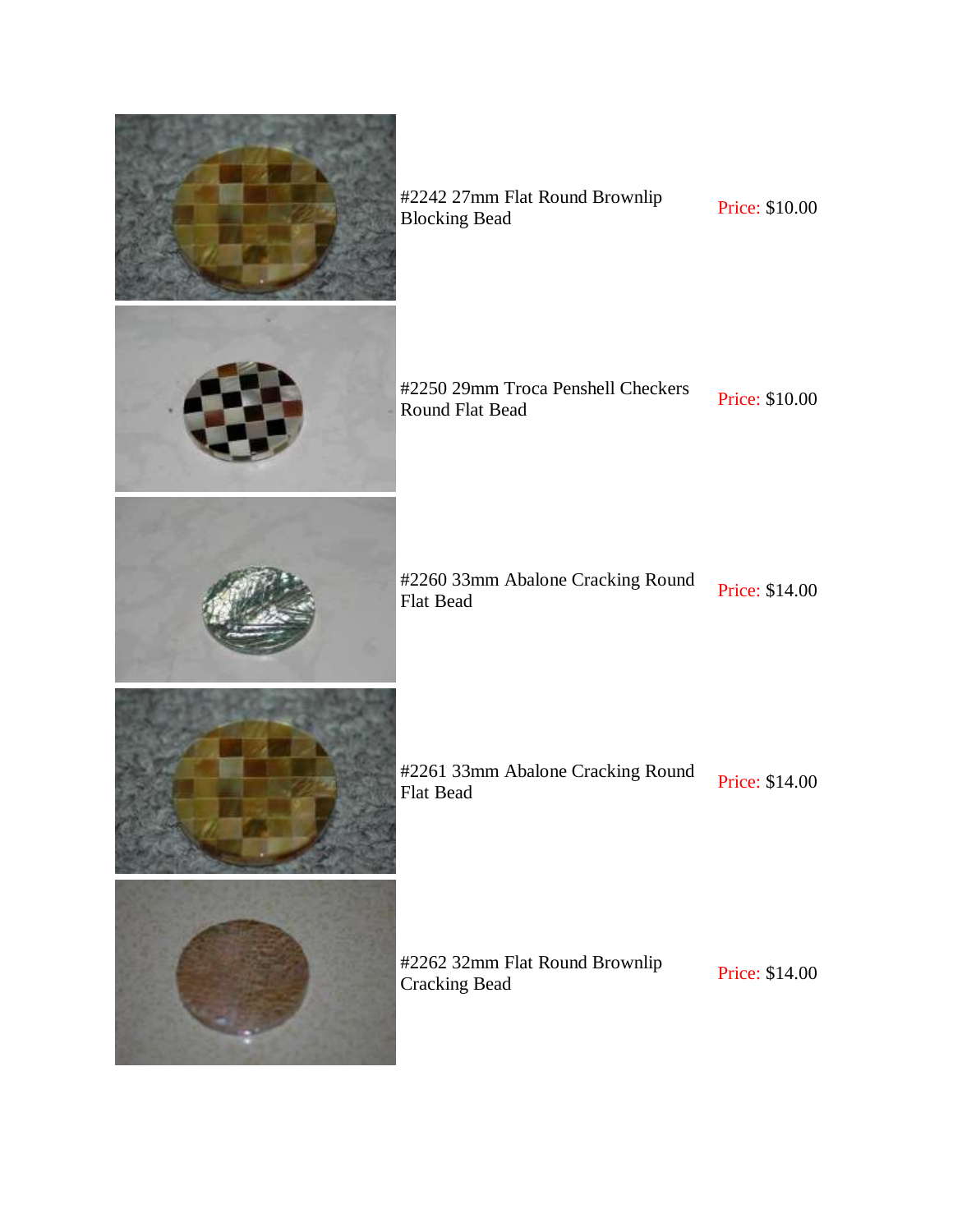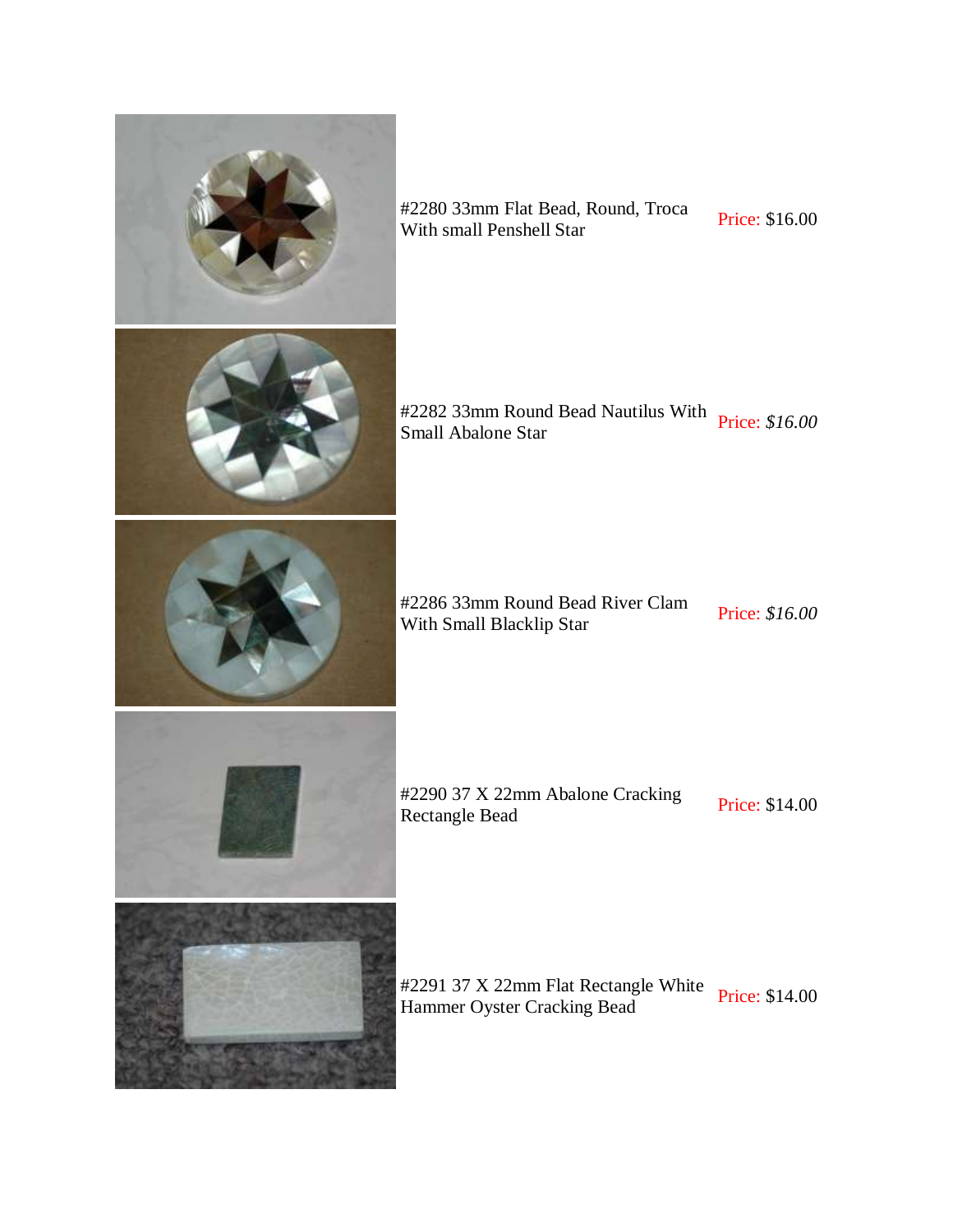

#2292 37 X 22mm Flat Rectangle Troca<br>Blocking Bead

#2293 37 X 22mm Flat Rectangle Troca<br>Penshell Checkerd Bead

#2294 37 X 22mm Flat Rectangle Melon Price: \$14.00<br>Blocking Bead

#2295 37 X 22mm Flat Rectangle H2293 37 A 2211111 Fiat Rectangle<br>Brownlip Blocking Bead Price: \$14.00

#2296 37 X 22mm Flat Rectangle White Price: \$14.00<br>Hammer Blocking Bead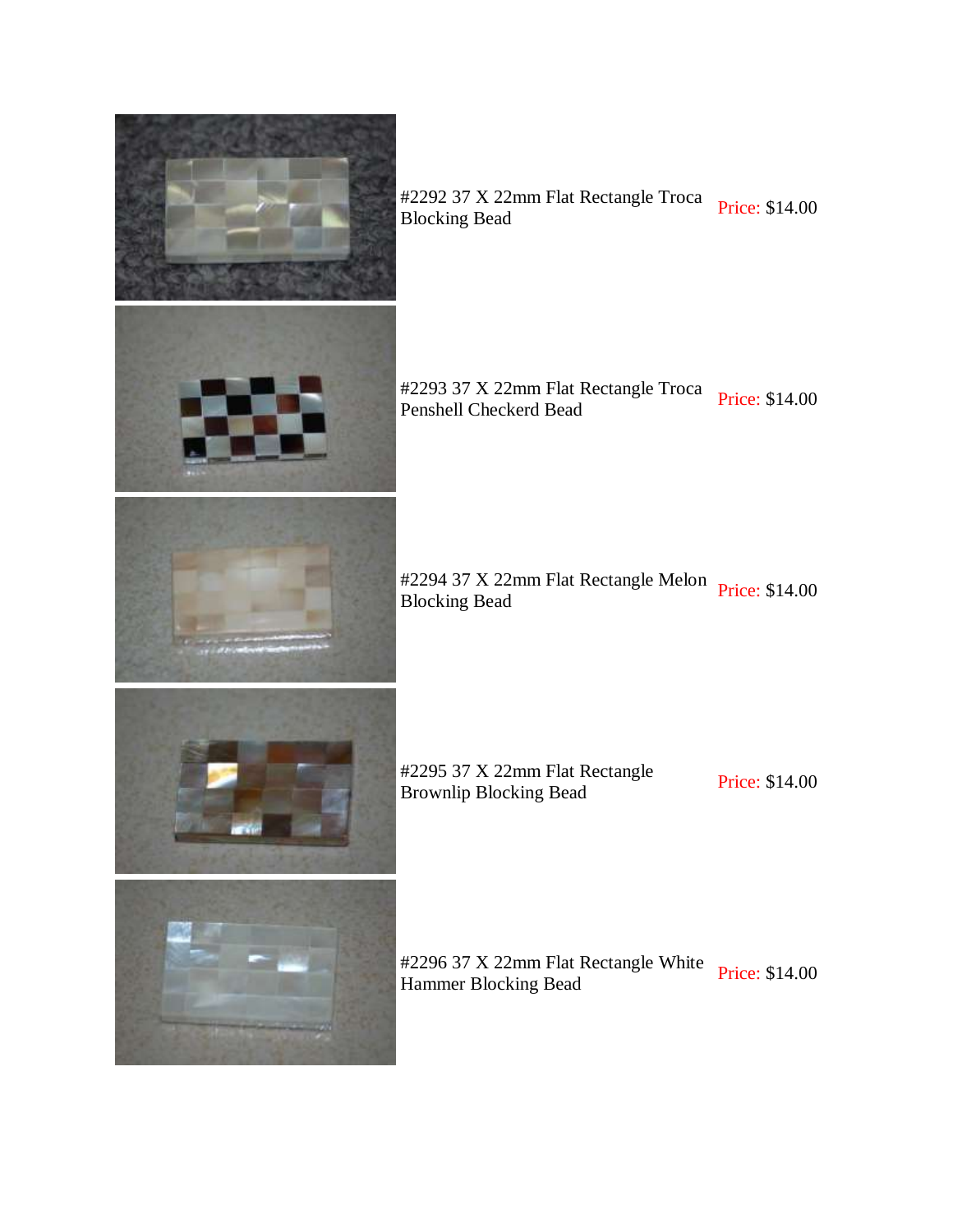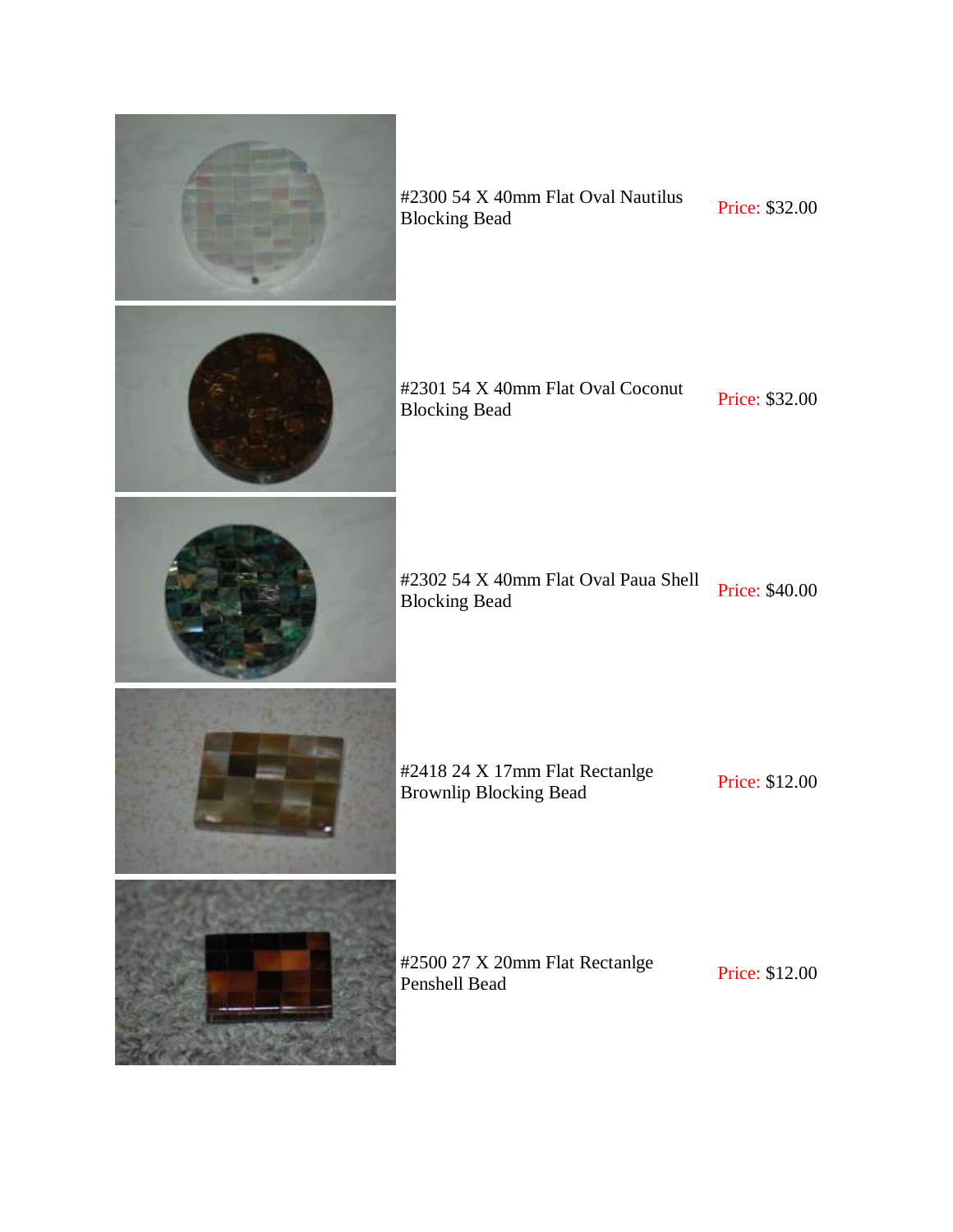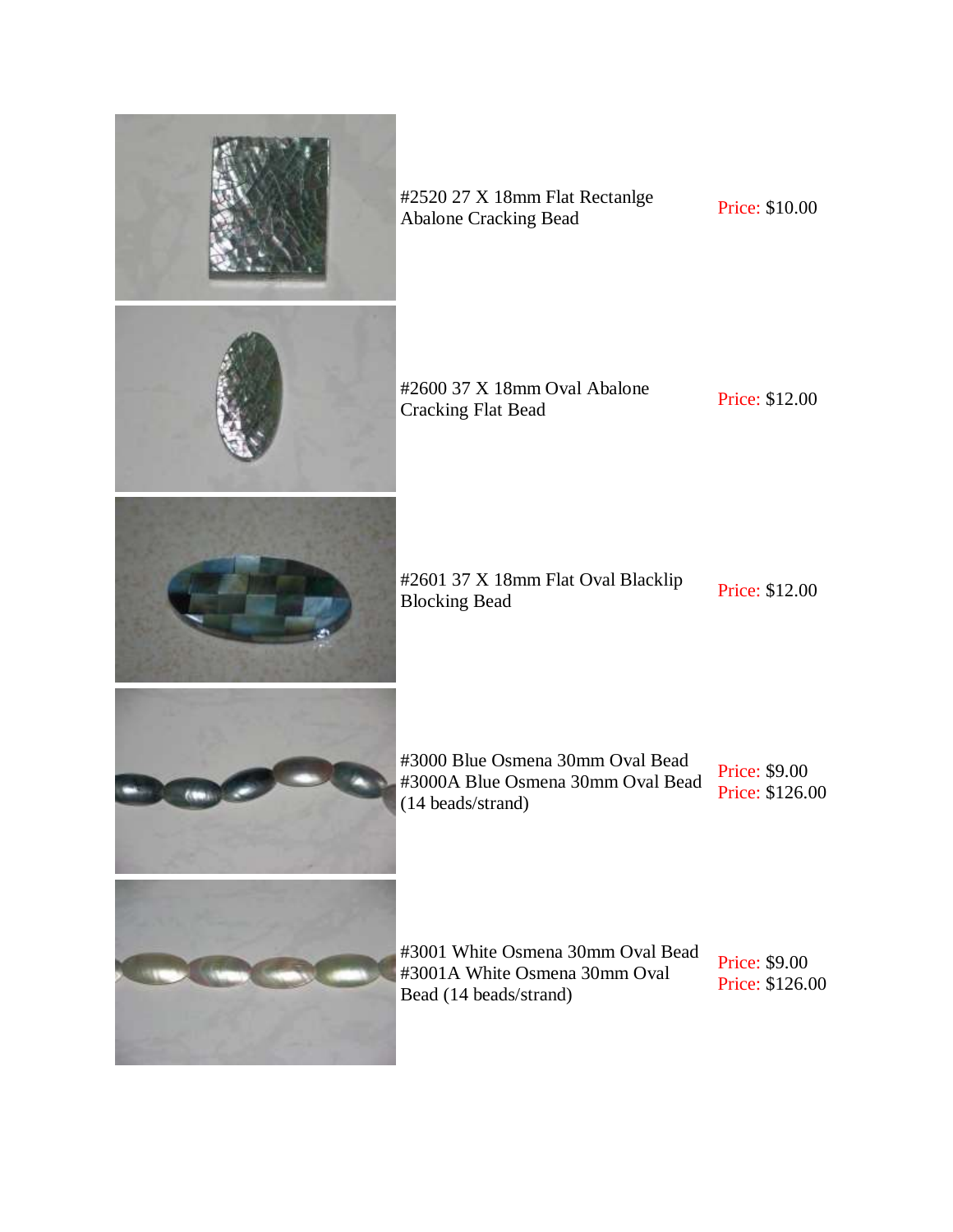

Price: \$9.00 Price: \$117.00

Price: \$9.00 Price: \$162.00

#3051A Angel Wings 30mm Bead (15

Price: \$9.00 Price: \$135.00

Price: \$12.00 Price: \$204.00

Price: \$12.00 Price: \$204.00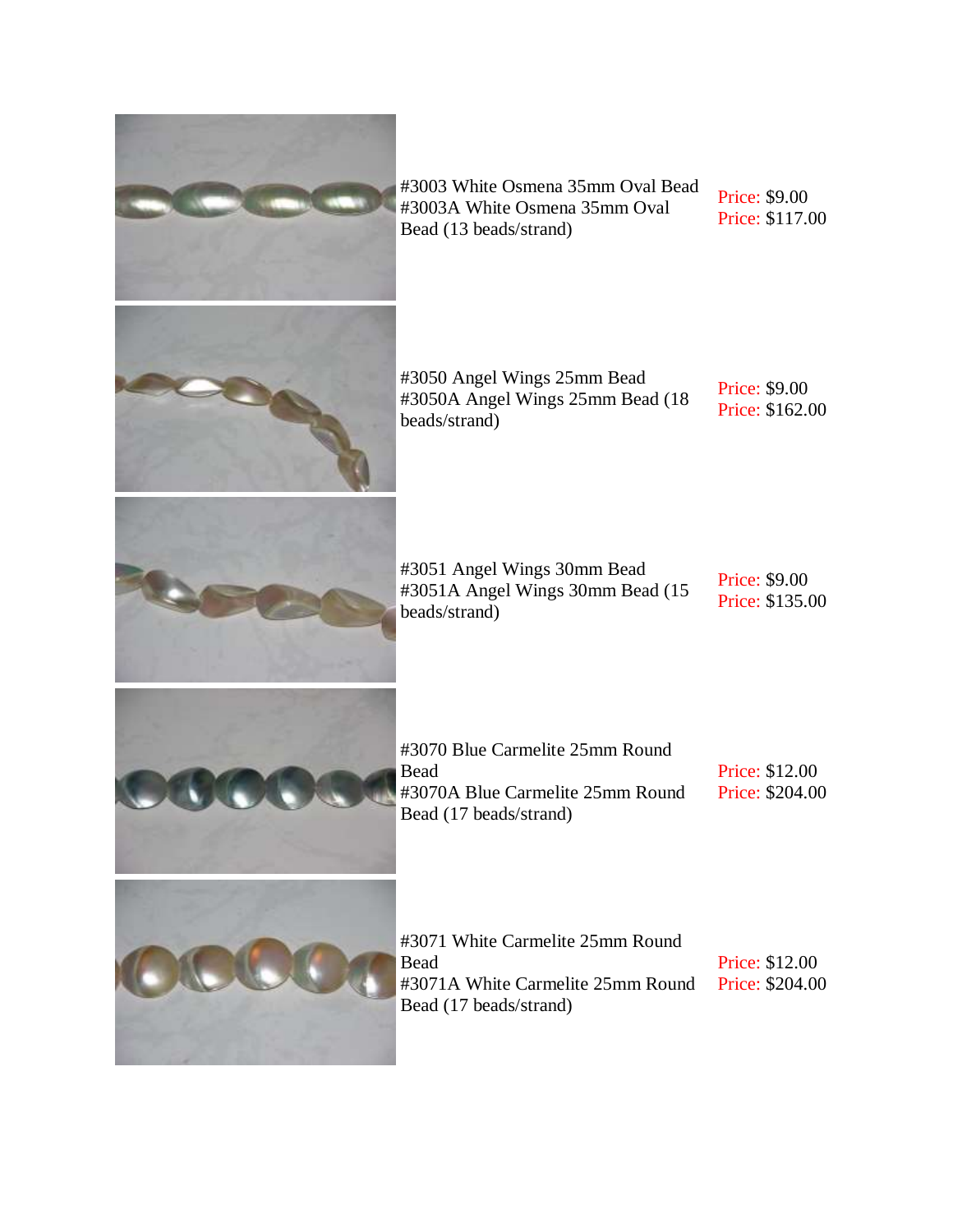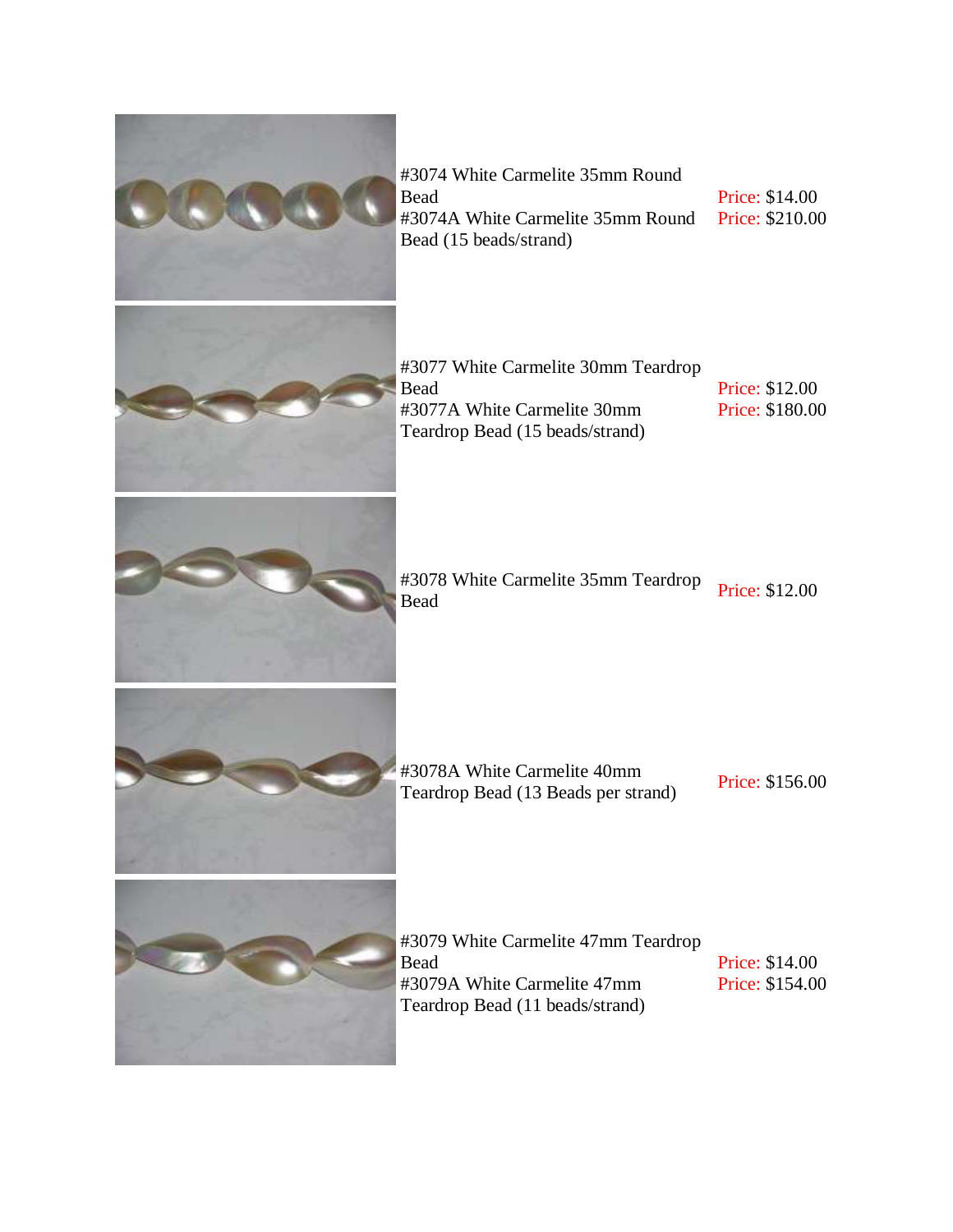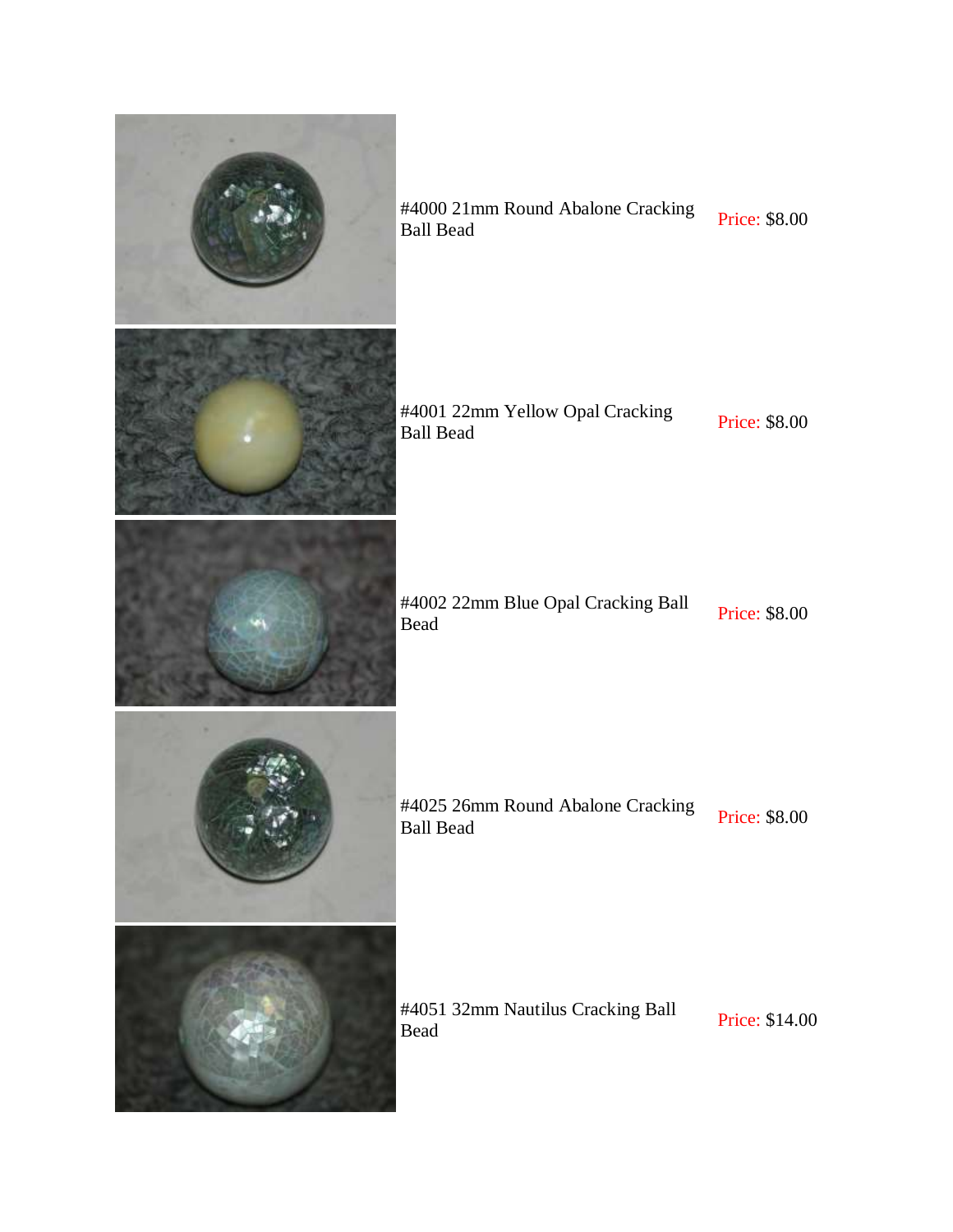

#4101 34 X 19mm Brownlip Cracking<br>Oval Bead Price: \$14.00

#4200 28 X 14mm Twisted Blacklip #4200 28 X 14mm I wisted Blacklip<br>Cracking Oval Bead Price: \$14.00

#4300 35 X 34mm Troca Blocking<br>Heart Bead Price: \$16.00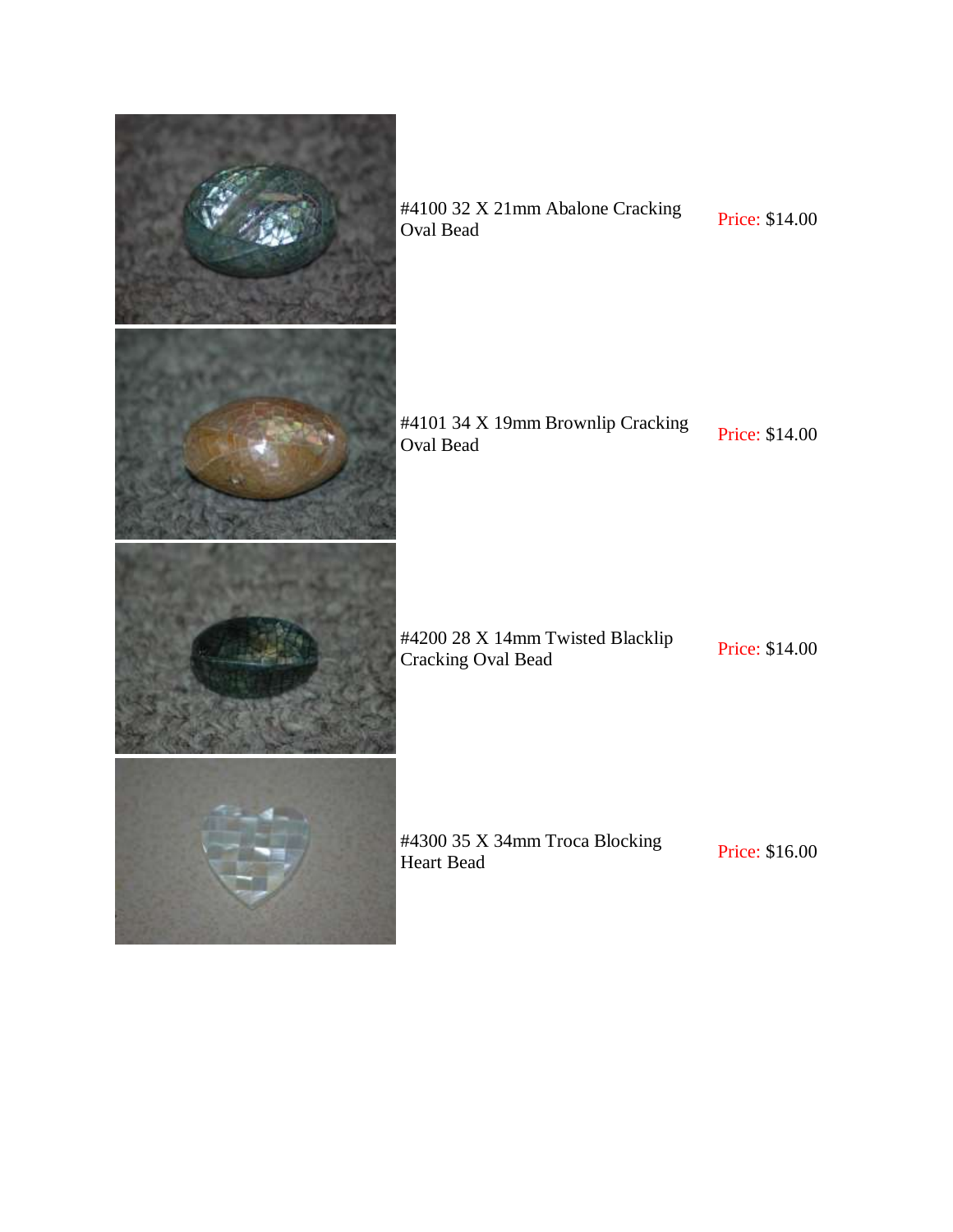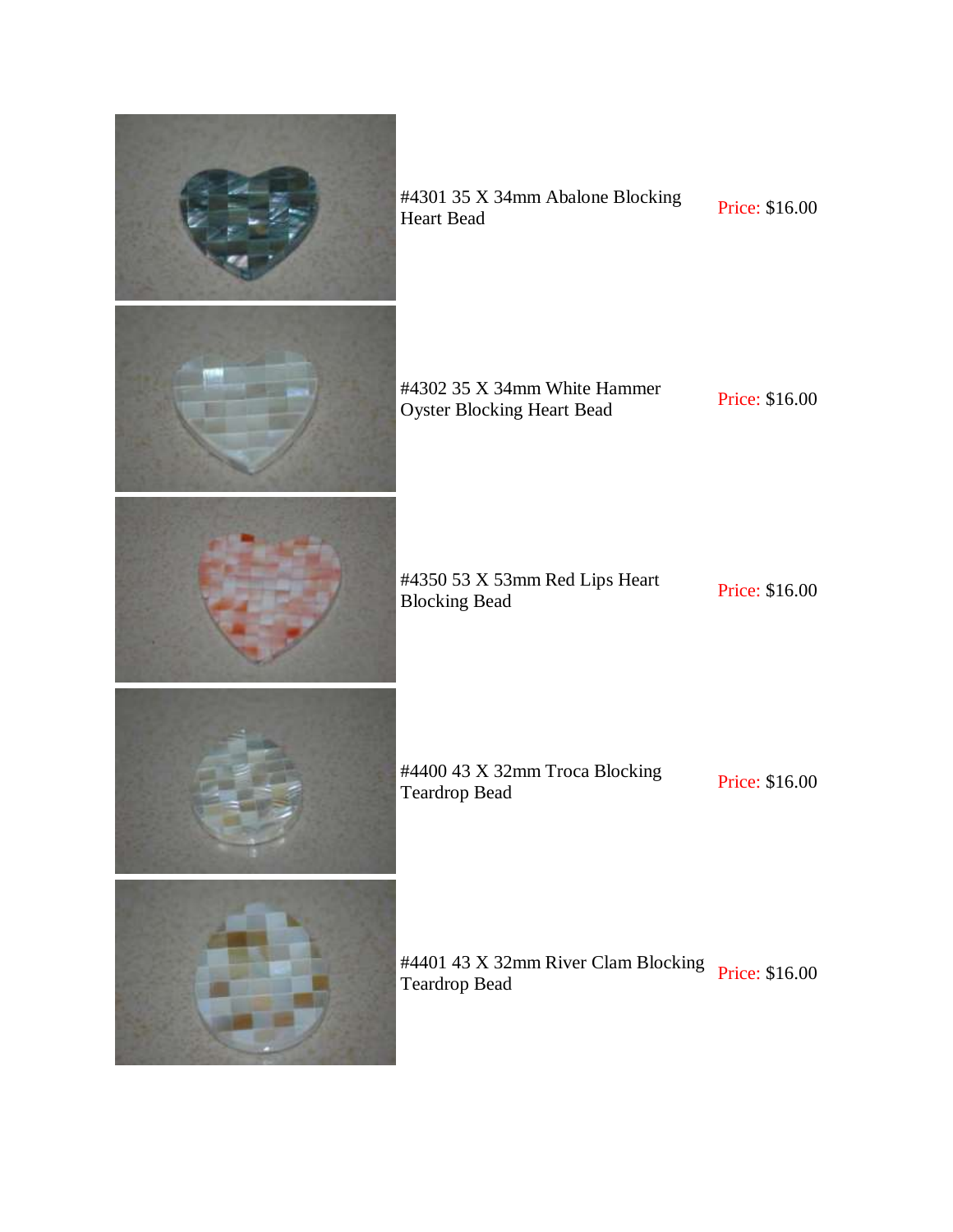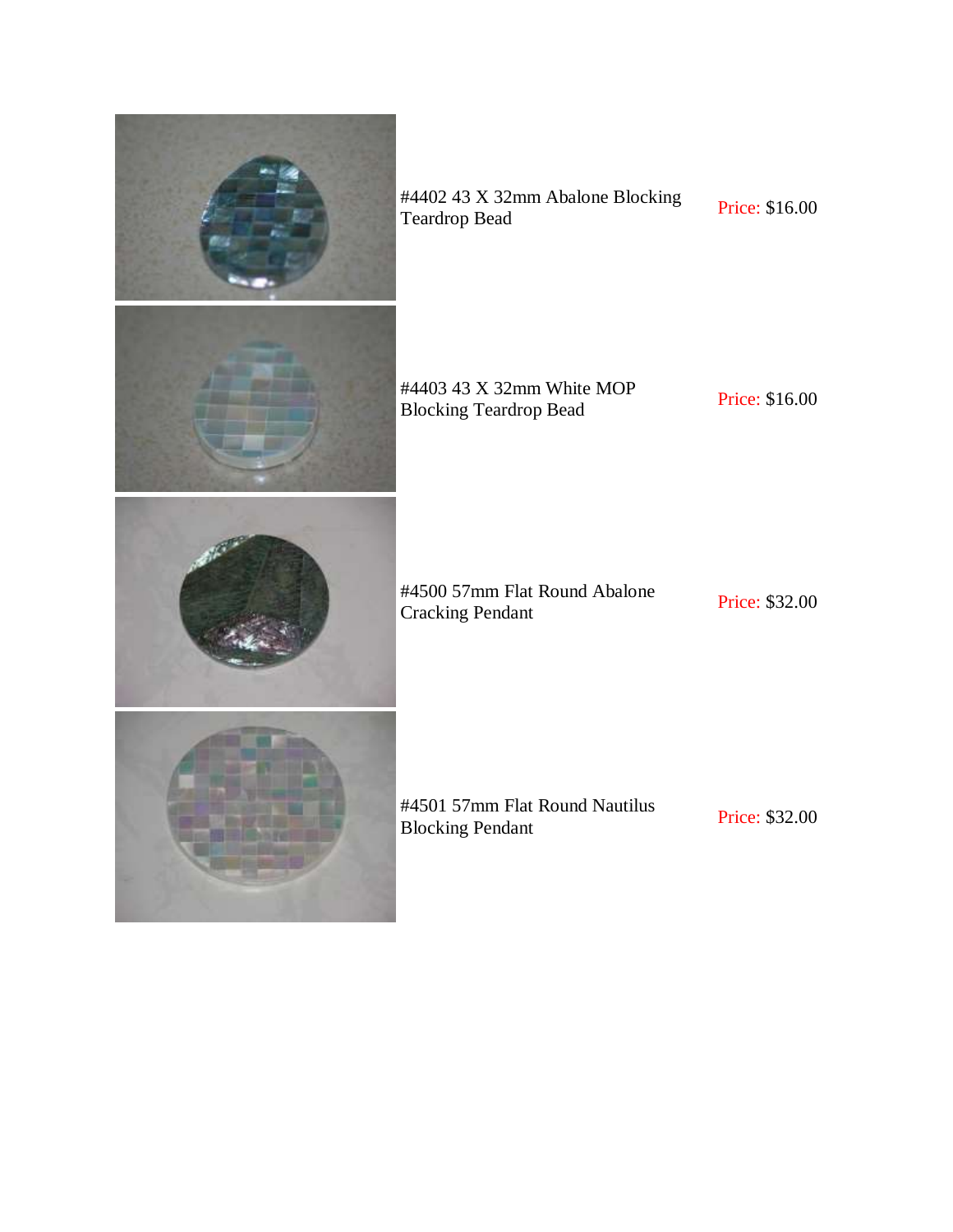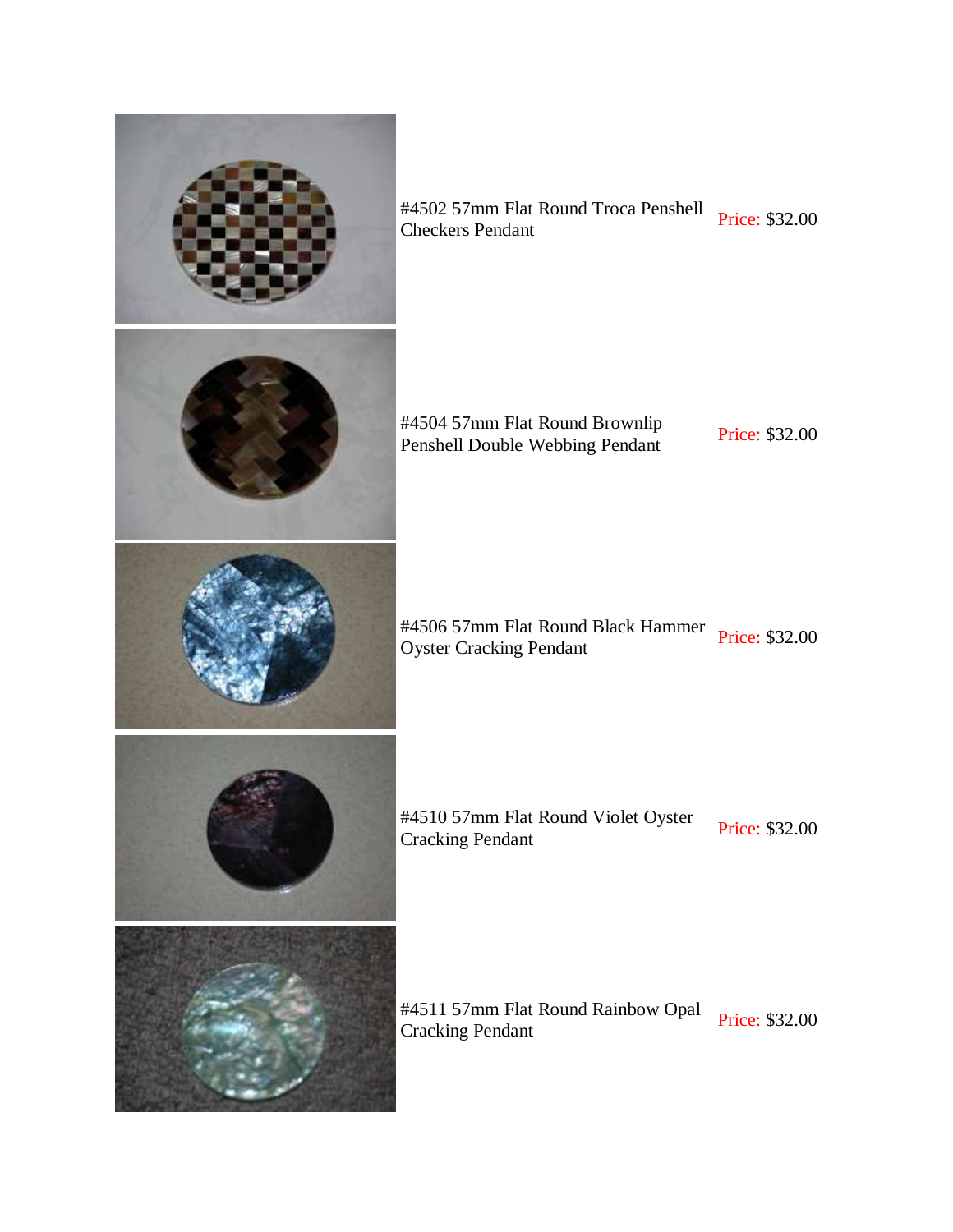